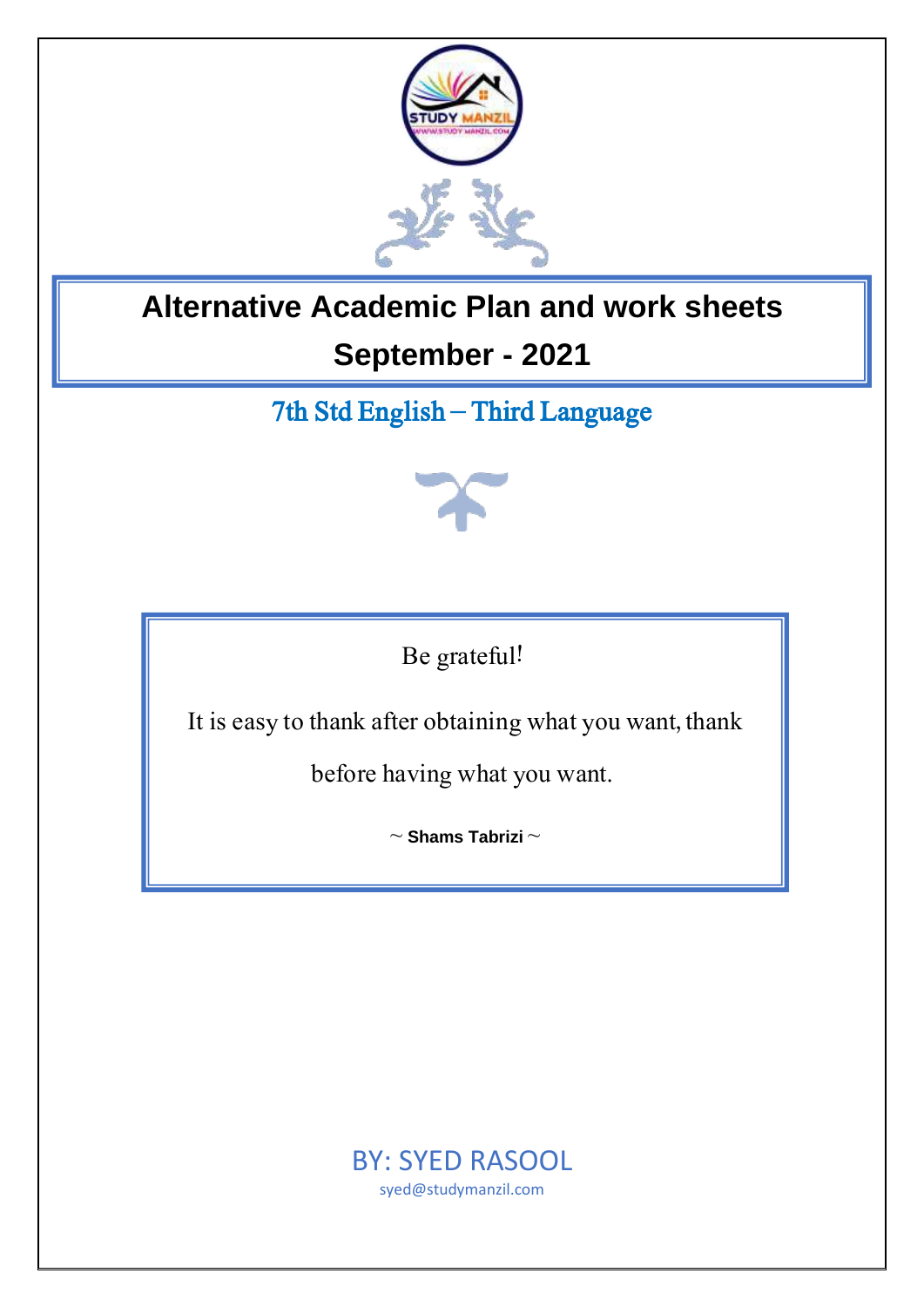| Alternative Academic Calendar 2021-22 |              |                            |                                 |  |  |  |  |
|---------------------------------------|--------------|----------------------------|---------------------------------|--|--|--|--|
|                                       | Class - 7th  | September 2021             | Third Language English          |  |  |  |  |
| SI.<br><b>No</b>                      | <b>Month</b> | <b>LESSON NAME</b>         | <b>ASSESSMENT ACTIVITY</b>      |  |  |  |  |
| $\mathbf{1}$                          | September    | Tom's Sore Toe             | Worksheet $-7$<br>Worksheet - 8 |  |  |  |  |
| $\overline{2}$                        | September    | Work While You Work (Poem) | Worksheet - 9                   |  |  |  |  |
| 3                                     | September    | The Joy of filling forms   | Worksheet-10                    |  |  |  |  |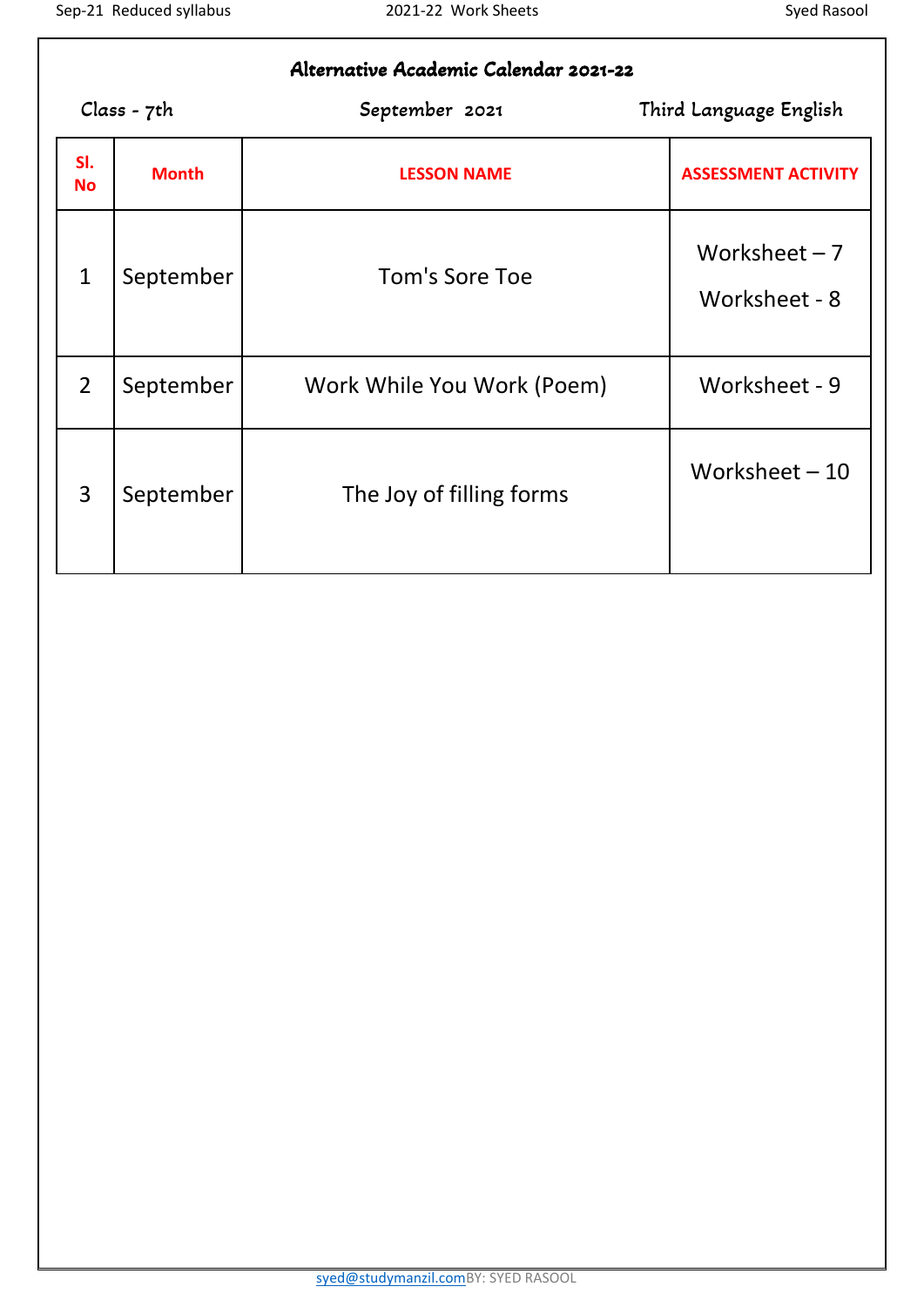September-2021

Class : VII

**Work Sheet -7**

# Name : **Tom's Sore Toe**

## **I- Read the given passage and answer the following question's :**

**"**Tom Sawyer was unhappy. It was 7 o' clock on Monday. He wished he could stay at home. Suddenly, he discovered something. One of his teeth was loose. He was about to start groaning, when he remembered something. **"**

1. Who was unhappy ?

Answer: **\_ \_ \_ \_ \_ \_ \_ \_ \_ \_ \_\_ \_ \_ \_\_ \_ \_\_ \_ \_ \_\_ \_ \_ \_\_ \_ \_ \_ \_\_ \_ \_ \_\_ \_ \_\_ \_ \_ \_\_ \_ \_ \_\_ \_ \_\_ \_ \_ \_\_** 

2. What Tom Sawyer wished for?

Answer: **\_ \_ \_ \_ \_ \_ \_ \_ \_ \_ \_\_ \_ \_ \_\_ \_ \_\_ \_ \_ \_\_ \_ \_ \_\_ \_ \_ \_ \_\_ \_ \_ \_\_ \_ \_\_ \_ \_ \_\_ \_ \_ \_\_ \_ \_\_ \_ \_ \_\_** 

3. Whose teeth was loose?

Answer: **\_ \_ \_ \_ \_ \_ \_ \_ \_ \_ \_\_ \_ \_ \_\_ \_ \_\_ \_ \_ \_\_ \_ \_ \_\_ \_ \_ \_ \_\_ \_ \_ \_\_ \_ \_\_ \_ \_ \_\_ \_ \_ \_\_ \_ \_\_ \_ \_ \_\_** 

**II- Write words {only nouns} that begin with the last letter of the previous word. One is done for you:**

Ice-cream- man- net- time- earth- hen-Neck- kite- egg- goat- table- eagle-Ear- red

Elephant - tiger- river-

#### III- **Add suitable syllable and write suffix.**

Note :Adding a syllable at the end of a word is called a suffix.

| Sr.No          | <b>WORD</b> |             | <b>SYLLABLE</b> | <b>SUFFIX</b> |
|----------------|-------------|-------------|-----------------|---------------|
| Example        | neat        | $\pm$       | ness            | neatness      |
| Example        | Use         | $\div$      | ful             | useful        |
|                | meaning     | $\div$      | less            |               |
| $\overline{2}$ | care        | $\div$      | ful             |               |
| 3              | hand        | $\mathbf +$ | some            |               |
| 4              | style       | $\div$      | ish             |               |
| 5              | dispose     | $\pm$       | able            |               |
| 6              | fool        | $\div$      | ish             |               |
| $\overline{7}$ | comfort     | $\pm$       | able            |               |
| 8              | trouble     | $\div$      | some            |               |
| 9              | colour      | $\div$      | less            |               |
| 10             | help        | ┿           |                 |               |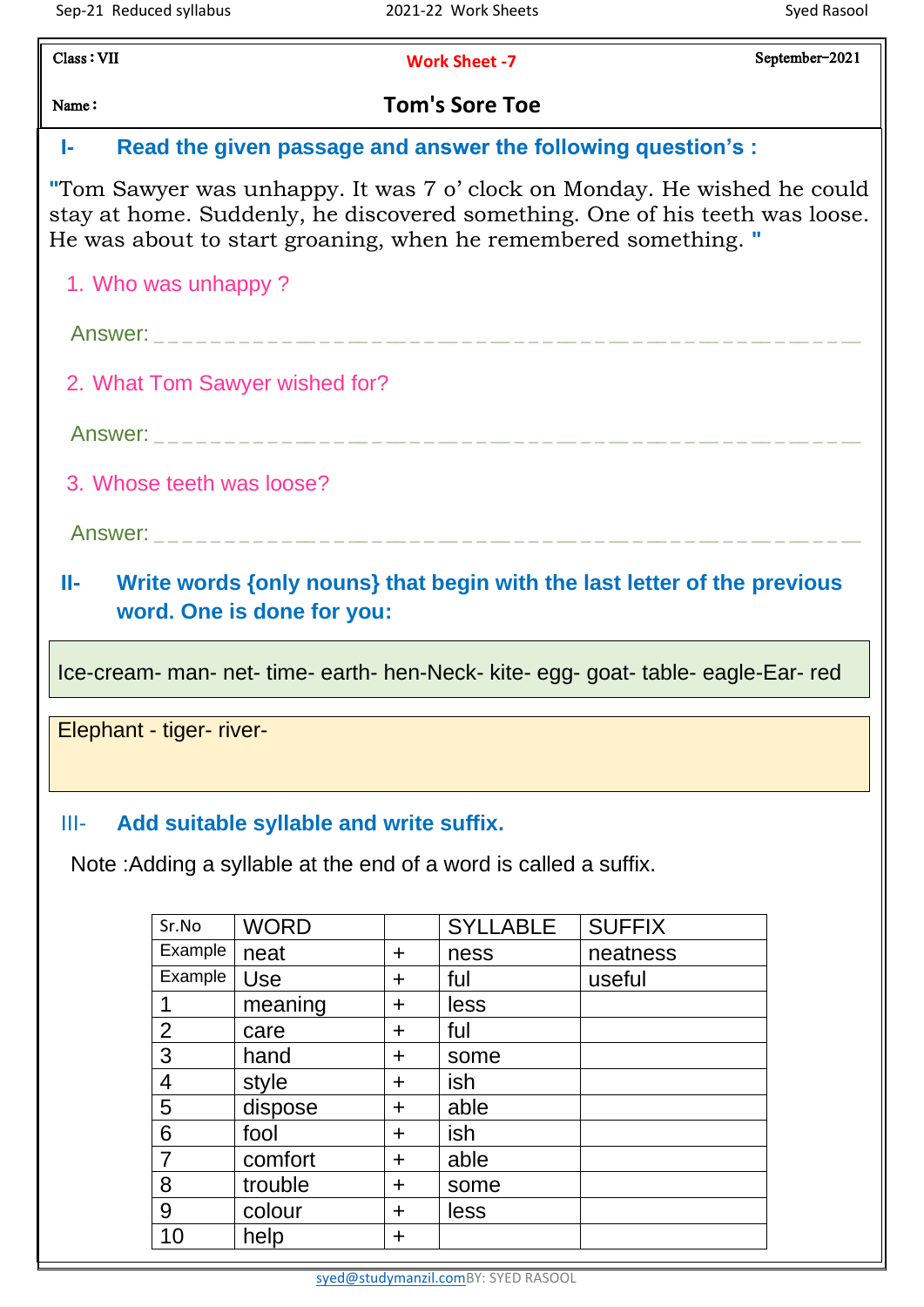September-2021

Class : VII

**Work Sheet -8**



### Name: **Tom's Sore Toe**

**I- Look at the pictures and fill the empty boxes:**



**II. Five words related to the classroom are hidden in the grid. Find them and write them down in the space given. One example is given.**

| с | $\Omega$ | B            | T              | B            | $\circ$      | o | к |
|---|----------|--------------|----------------|--------------|--------------|---|---|
| L | M        | $\Omega$     | R              | $\mathbf{I}$ | E            | B | S |
| A | P        | $\mathbf{A}$ | $\alpha$       | G            | $\mathbf{J}$ | N | o |
| S | A        | $\mathbf R$  | T              | A            | B            | L | E |
| s | B        | D            | $\overline{c}$ | Ε            | M            | P | U |
| W | τ        | E            | A              | c            | H            | E | R |

| <b>Example -&gt;</b> | <b>BOOK</b> |  |
|----------------------|-------------|--|
|                      |             |  |

**III-** Match the words and construct sentences. One example is given**:**

| 1. sixty,     | days    | the sky              |
|---------------|---------|----------------------|
| 2. seven      | stars   | a year               |
| 3. eleven     | letters | a week               |
| 4. twelve     | months  | an hour              |
| 5. twenty six | players | a cricket team       |
| 6. number of  |         | the English alphabet |

| 1               | There are sixty minutes in an hour. |
|-----------------|-------------------------------------|
| $\mathbf 2$     |                                     |
| $\mathbf{3}$    |                                     |
| 4               |                                     |
| 5               |                                     |
| $6\phantom{1}6$ |                                     |
|                 |                                     |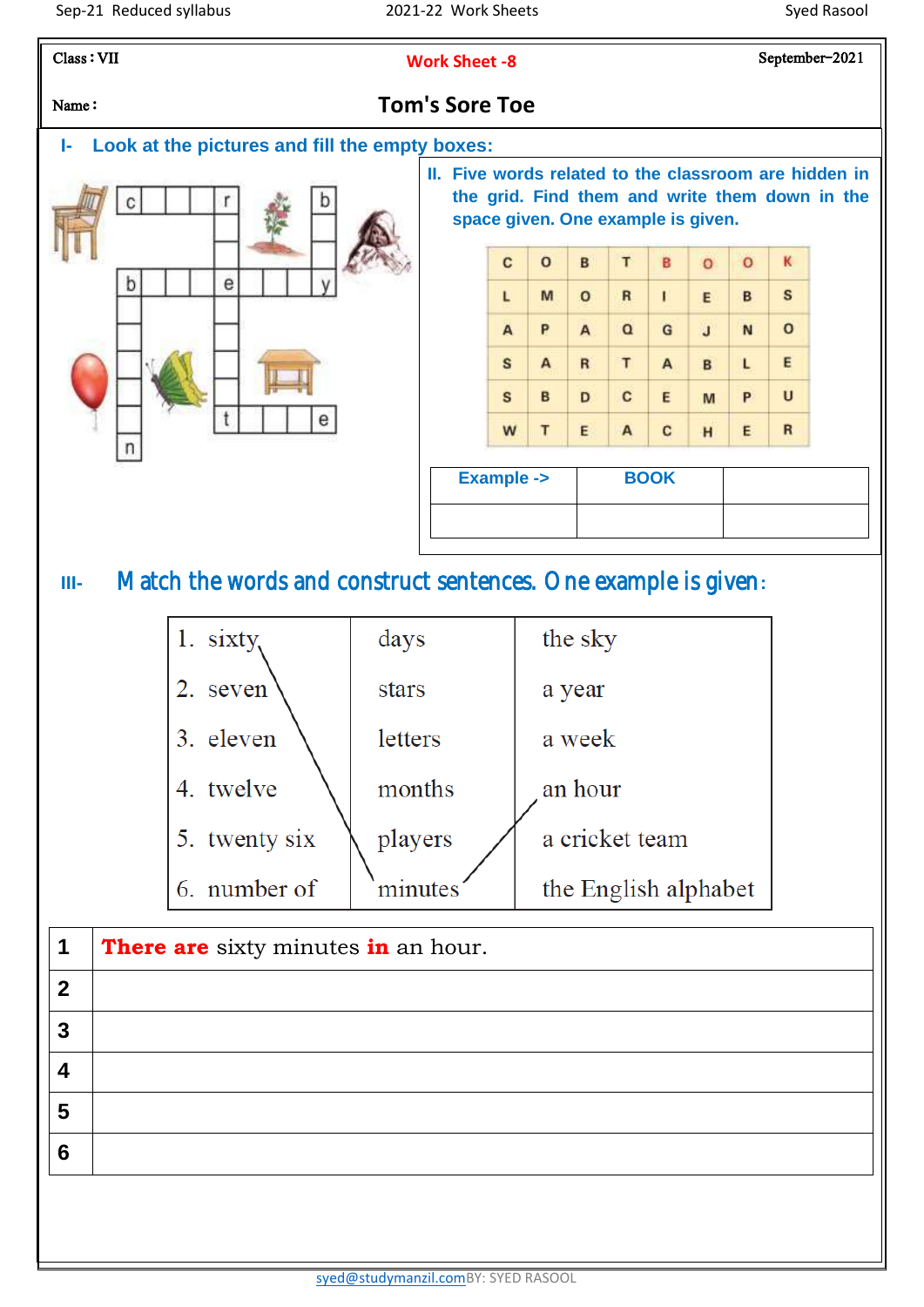| Class: VII   | <b>Work Sheet -9</b>                             | September-2021 |
|--------------|--------------------------------------------------|----------------|
| Name:        | WORK WHILE YOU WORK                              |                |
| $\mathbb{R}$ | Make a list of the rhyming words in the poem:    |                |
|              | a) ______________ and ___________                |                |
|              | b) ____________ and ____________                 |                |
| H-           | Fill in the blanks with suitable question words: |                |
|              | {who, why, what, where, how, when, which}:       |                |
|              | 1. $\frac{1}{\sqrt{2}}$ is your friend?          |                |
|              | 2. $\_\_\_\_\$ are you sad?                      |                |
|              | 3. _____ did you keep my pencil?                 |                |
|              | 4. _____ do you want for the breakfast?          |                |
|              | 5. _______ did you do that?                      |                |
|              | 6. ______ did you come here?                     |                |
|              | 7. ______ are you going?                         |                |
|              | 8. _____ do people throw waste everywhere?       |                |
|              | 9. _____ did the train leave?                    |                |
|              | 10. set is your friend's name?                   |                |
|              | <b>Silent letters:</b>                           |                |

# **Read these words aloud.**

| Silent 'b' | Silent 'k' | Silent 'w' | Silent 'h' | Silent 'l' |
|------------|------------|------------|------------|------------|
| Tomb       | Knee       | Answer     | Hour       | Walk       |
| Climb      | Knife      | Write      | Honour     | Half       |
| Comb       | Knit       | Two        | Vehicle    | Calf       |
| Thumb      | Knock      | sword      | Exhaust    | Palm       |
| Debt       | Knob       | Wrist      | Rhyme      | Would      |
| Doubt      | Knot       | Whole      | Ghost      | Should     |
| Lamb       | Knight     | $W$ rap    | White      | Folk       |
|            |            |            |            |            |

# **III- Underline the silent letters in these words.**

| wrap          | $r$ hythm talk |                   | climb           | knot  |
|---------------|----------------|-------------------|-----------------|-------|
| wrought light |                | knife             | wrestler answer |       |
| calf          | should         | doubt             | hour            | debt  |
| knit          | half           | wrinkle           | knew            | ghost |
| numb          | wren           | knowledge vehicle |                 | crumb |
| two           | climb          | knead             | when            | knob  |